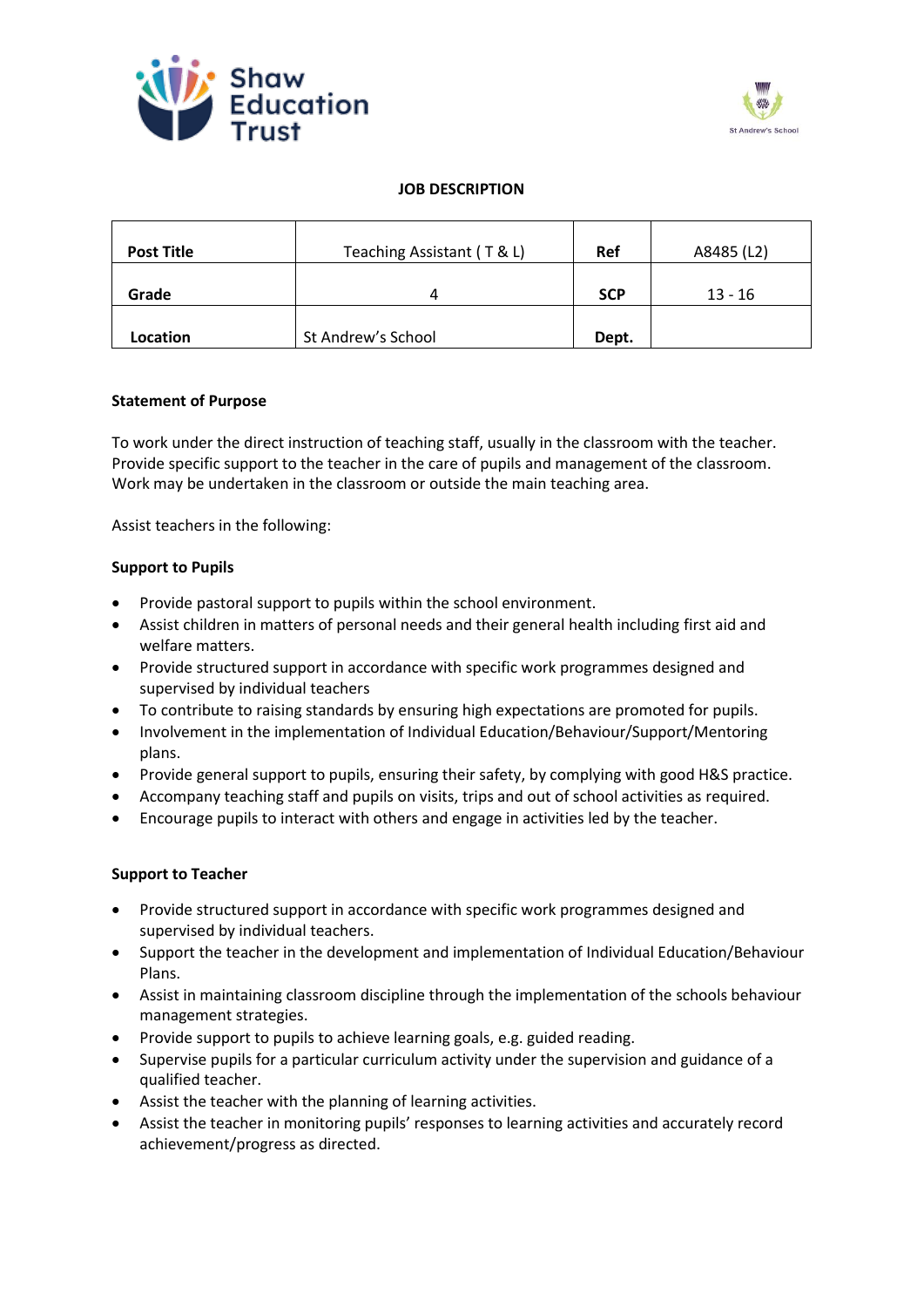



- Co-ordinate and organise pupils attending extra-curricular activities/work experience or other out of school activities under guidance of teacher.
- Provide detailed and regular feedback to teachers on pupils' achievement, progress, problems etc.
- Provide general admin support, for classroom activities e.g. produce worksheets for agreed activities etc.

## **Support to Curriculum**

- To provide support in literacy/numeracy/SEN strategies.
- Support the use of ICT in learning activities and develop pupils' competence and independence in its use.
- Contribute to curriculum planning, evaluation and implementation.
- Contribute to development of school policies and procedures by participation in working groups.
- Contribute to the development, preparation and dissemination of appropriate materials.

### **Safeguarding**

• Promote and safeguard the welfare of children and young persons you are responsible for or come into contact with.

In addition to the ability to perform the duties of the post, issues relating to safeguarding and promoting the welfare of children will need to be demonstrated these will include:

- Motivation to work with children and young people.
- Ability to form and maintain appropriate relationships and personal boundaries with children and young people.
- Emotional resilience in working with challenging behaviours and
- Attitudes to use of authority and maintaining discipline.

# **PERSON SPECIFICATION Teaching Assistant (Teaching & Learning) G4**

| <b>Essential Criteria</b>                                                                                                                                                    | <b>Measured By</b> |
|------------------------------------------------------------------------------------------------------------------------------------------------------------------------------|--------------------|
| <b>Qualifications/Training</b>                                                                                                                                               |                    |
| Educated to GCSE Level or has equivalent numeracy/literacy skills.<br>٠<br>NVQ 2 for Teaching Assistants (or demonstrate equivalent knowledge<br>٠<br>skills and experience. | AF                 |
| <b>Experience</b>                                                                                                                                                            |                    |
| Supporting children's learning in a school or similar setting.<br>٠                                                                                                          | AF                 |
| <b>Knowledge/Skills</b>                                                                                                                                                      |                    |
|                                                                                                                                                                              |                    |
| Understanding of relevant policies/codes of practice.                                                                                                                        | AF                 |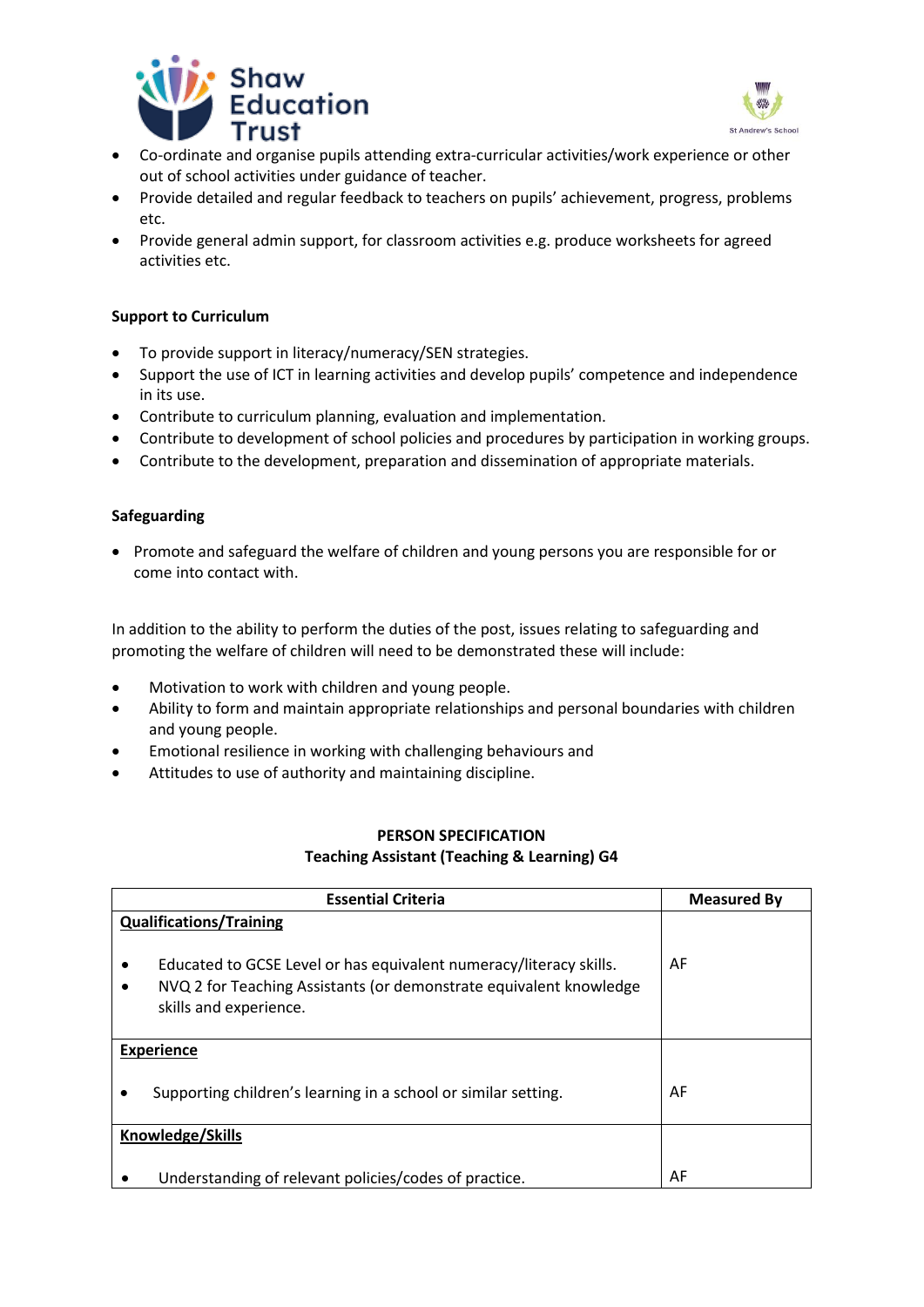



| $\bullet$ | Understanding of areas of learning, e.g. literacy, numeracy, science,                                                           |                     |
|-----------|---------------------------------------------------------------------------------------------------------------------------------|---------------------|
| ٠         | SEN or relevant Key Stage.<br>Use of other equipment/technology - video, photocopier.                                           |                     |
|           | Well-developed interpersonal skills to be able to relate well to a wide                                                         | J.                  |
|           | range of people.                                                                                                                |                     |
|           | Work constructively as part of a team whilst being able to demonstrate                                                          |                     |
|           | initiative.                                                                                                                     | L                   |
|           | Able to communicate effectively orally and in writing.                                                                          |                     |
|           | Effective use of ICT to support learning.<br>Willing to work towards NVQ Level 3 or recognised equivalent.                      | AF                  |
|           |                                                                                                                                 | L                   |
|           | <b>Behavioural Attributes</b>                                                                                                   |                     |
|           |                                                                                                                                 |                     |
|           | Student focused.                                                                                                                | AF                  |
|           | Has a professional and respectful approach which demonstrates<br>support and shows mutual respect.                              |                     |
|           | Is able to demonstrate active listening skills. .                                                                               |                     |
|           | Takes responsibility and accountability.                                                                                        |                     |
|           | Committed to the needs of the pupils, parents and other stakeholders                                                            |                     |
|           | and challenge barriers and blocks to providing an effective service.                                                            |                     |
|           | Demonstrates a positive attitude including suggesting solutions,                                                                |                     |
|           | participating, trusting and encouraging others and achieving                                                                    |                     |
|           | expectations.                                                                                                                   |                     |
| ٠         | Is committed to the provision and improvement of quality service<br>provision.                                                  |                     |
|           | Is adaptable to change and is able to generate solutions to issues.                                                             |                     |
|           | Is able to prioritise and work to deadlines.                                                                                    |                     |
|           | Is committed to the continuous development of self and others by                                                                |                     |
|           | keeping up to date and sharing knowledge, encouraging new ideas,<br>seeking new opportunities and challenges, open to ideas and |                     |
|           | developing new skills.                                                                                                          |                     |
|           |                                                                                                                                 |                     |
|           | <b>Desirable Criteria</b>                                                                                                       | <b>Measured By</b>  |
|           | PROACT SCIPr or equivalent                                                                                                      | AF                  |
|           | Developing level or understanding of Makaton Sign Language                                                                      |                     |
|           | Ability to speak and understand additional language                                                                             |                     |
|           | Willingness to undertake extra curricula activities outside of                                                                  | L                   |
|           | timetable to enrich the school day                                                                                              |                     |
|           |                                                                                                                                 |                     |
| AF        | -Application form<br>-Interview<br>PE<br>$\mathbf{I}$                                                                           | -Practical Exercise |

Note 1:

In addition to the ability to perform the duties of the post, issues relating to safeguarding and promoting the welfare of children will need to be demonstrated these will include: